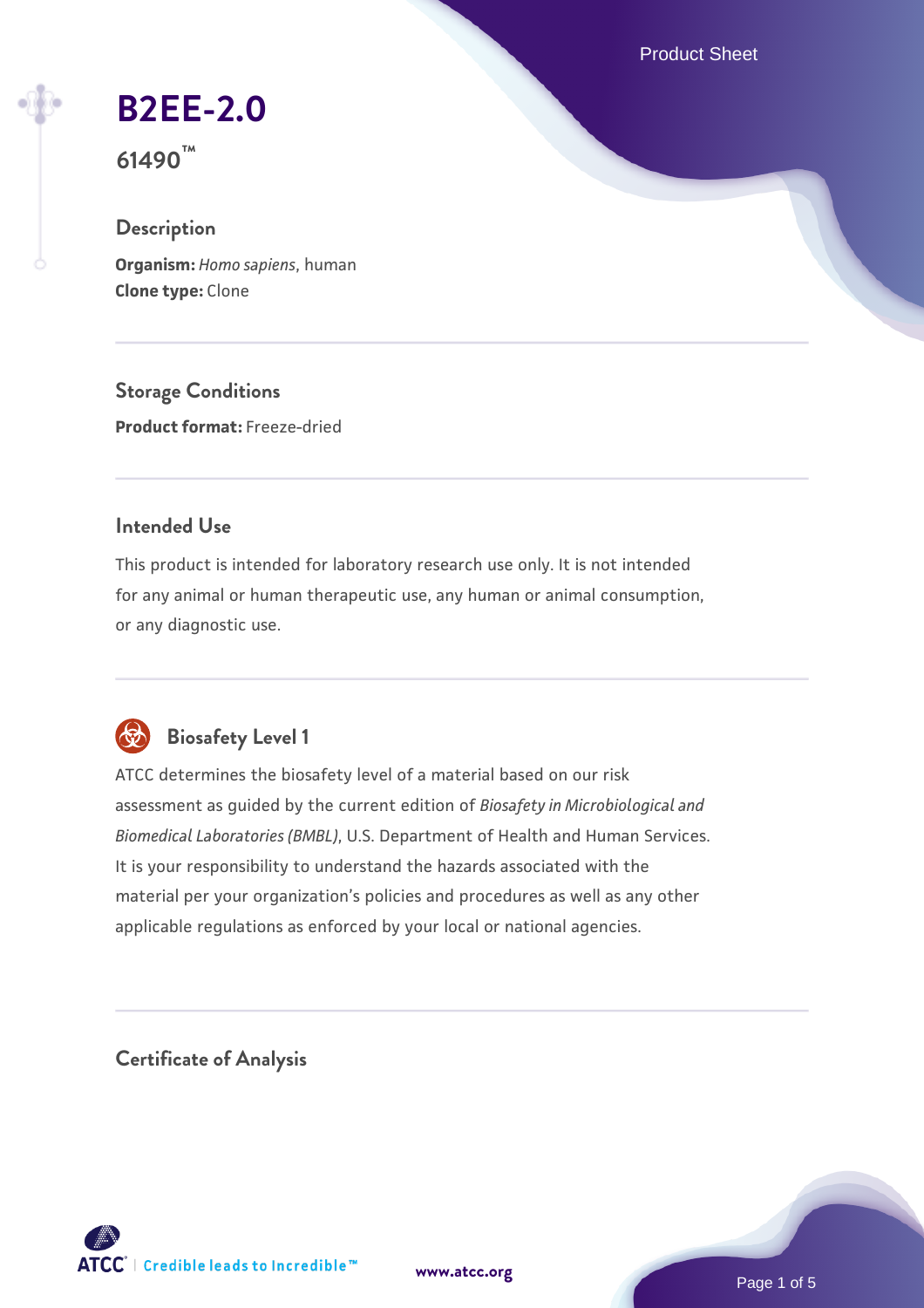#### **[B2EE-2.0](https://www.atcc.org/products/61490)** Product Sheet **61490**

For batch-specific test results, refer to the applicable certificate of analysis that can be found at www.atcc.org.

#### **Insert Information**

**Insert size (kb):** 2 **Type of DNA:** genomic **Insert source:** T-acute lymphocytic leukemia T-lymphocyte **Insert tissue:** T-acute lymphocytic leukemia T-lymphocyte **Gene product:** T-cell acute lymphocytic leukemia 1 (NOTE: redefinition of symbol)(T cell lymphoma 5, helix-loop-helix protein tal-1, 34 kDa) [TAL\*]

## **Vector Information**

**Construct size (kb):** 4.699999809265137

#### **Growth Conditions**

**Medium:**  [ATCC Medium 1227: LB Medium \(ATCC medium 1065\) with 50 mcg/ml](https://www.atcc.org/-/media/product-assets/documents/microbial-media-formulations/1/2/2/7/atcc-medium-1227.pdf?rev=581c98603b3e4b29a6d62ee0ba9ca578) [ampicillin](https://www.atcc.org/-/media/product-assets/documents/microbial-media-formulations/1/2/2/7/atcc-medium-1227.pdf?rev=581c98603b3e4b29a6d62ee0ba9ca578) **Temperature:** 37°C

#### **Material Citation**

If use of this material results in a scientific publication, please cite the material in the following manner: B2EE-2.0 (ATCC 61490)

#### **References**

References and other information relating to this material are available at



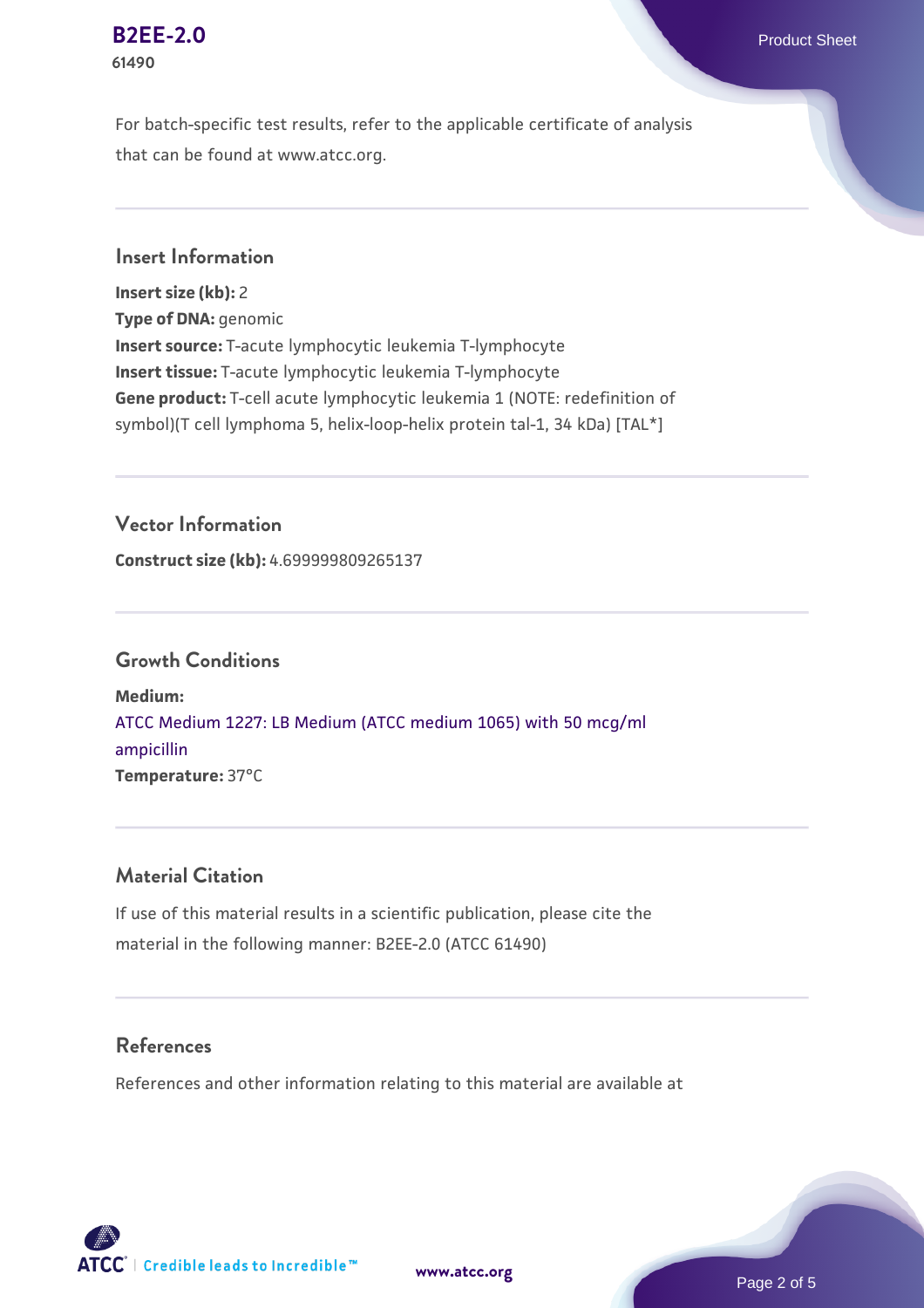**[B2EE-2.0](https://www.atcc.org/products/61490)** Product Sheet **61490**

www.atcc.org.

#### **Warranty**

The product is provided 'AS IS' and the viability of ATCC® products is warranted for 30 days from the date of shipment, provided that the customer has stored and handled the product according to the information included on the product information sheet, website, and Certificate of Analysis. For living cultures, ATCC lists the media formulation and reagents that have been found to be effective for the product. While other unspecified media and reagents may also produce satisfactory results, a change in the ATCC and/or depositor-recommended protocols may affect the recovery, growth, and/or function of the product. If an alternative medium formulation or reagent is used, the ATCC warranty for viability is no longer valid. Except as expressly set forth herein, no other warranties of any kind are provided, express or implied, including, but not limited to, any implied warranties of merchantability, fitness for a particular purpose, manufacture according to cGMP standards, typicality, safety, accuracy, and/or noninfringement.

#### **Disclaimers**

This product is intended for laboratory research use only. It is not intended for any animal or human therapeutic use, any human or animal consumption, or any diagnostic use. Any proposed commercial use is prohibited without a license from ATCC.

While ATCC uses reasonable efforts to include accurate and up-to-date information on this product sheet, ATCC makes no warranties or representations as to its accuracy. Citations from scientific literature and patents are provided for informational purposes only. ATCC does not warrant that such information has been confirmed to be accurate or complete and



**[www.atcc.org](http://www.atcc.org)**

Page 3 of 5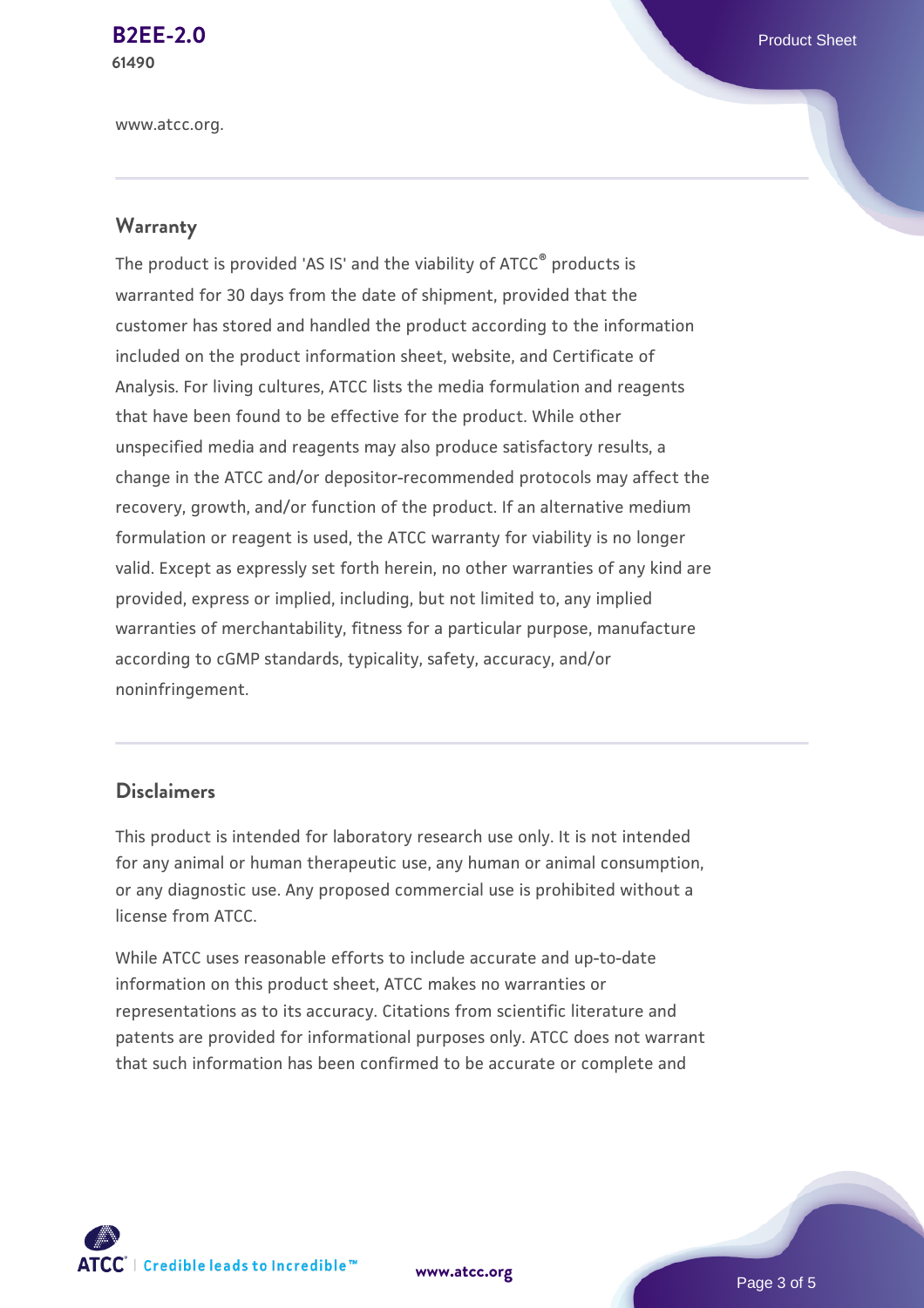the customer bears the sole responsibility of confirming the accuracy and completeness of any such information.

This product is sent on the condition that the customer is responsible for and assumes all risk and responsibility in connection with the receipt, handling, storage, disposal, and use of the ATCC product including without limitation taking all appropriate safety and handling precautions to minimize health or environmental risk. As a condition of receiving the material, the customer agrees that any activity undertaken with the ATCC product and any progeny or modifications will be conducted in compliance with all applicable laws, regulations, and guidelines. This product is provided 'AS IS' with no representations or warranties whatsoever except as expressly set forth herein and in no event shall ATCC, its parents, subsidiaries, directors, officers, agents, employees, assigns, successors, and affiliates be liable for indirect, special, incidental, or consequential damages of any kind in connection with or arising out of the customer's use of the product. While reasonable effort is made to ensure authenticity and reliability of materials on deposit, ATCC is not liable for damages arising from the misidentification or misrepresentation of such materials.

Please see the material transfer agreement (MTA) for further details regarding the use of this product. The MTA is available at www.atcc.org.

#### **Copyright and Trademark Information**

© ATCC 2021. All rights reserved. ATCC is a registered trademark of the American Type Culture Collection.

#### **Revision**

This information on this document was last updated on 2021-05-19

## **Contact Information**